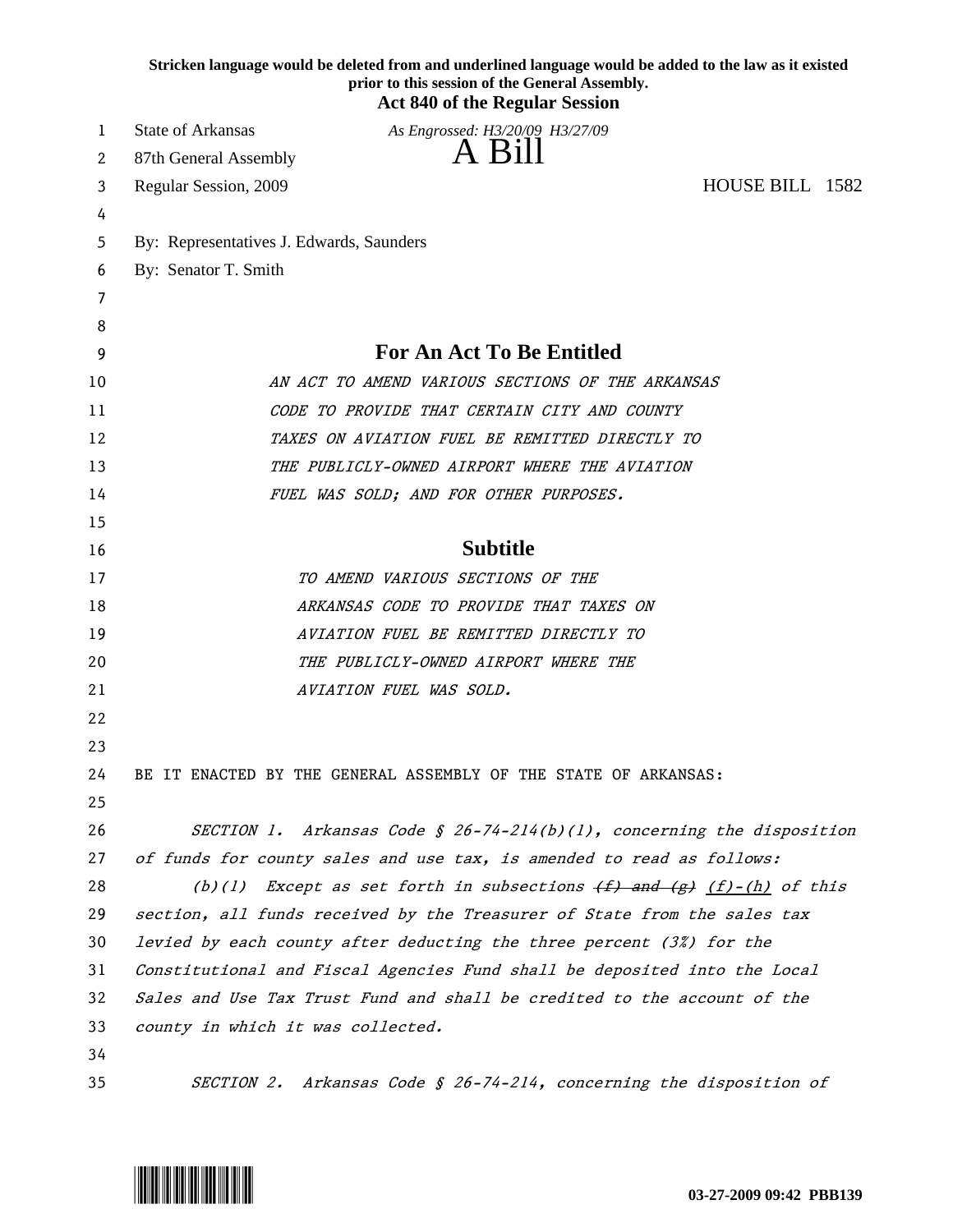| $\mathbf{1}$ | funds for county sales and use tax, is amended to add an additional              |
|--------------|----------------------------------------------------------------------------------|
| $\mathbf{2}$ | subsection to read as follows:                                                   |
| 3            | (h) Money collected that is derived from a tax on aviation fuel levied           |
| 4            | by a county that is not dedicated to a specific purpose and may legally be       |
| 5            | used for any lawful purpose shall not be deposited into the State Treasury       |
| 6            | but shall be deposited as cash funds by the Treasurer of State in a bank or      |
| 7            | banks designated by the county and transmitted directly to the publicly-owned    |
| 8            | airport where the aviation fuel was sold, subject to the charges by the state    |
| 9            | for its services as specified in this section.                                   |
| 10           |                                                                                  |
| 11           | SECTION 3. Arkansas Code § 26-74-313(b), concerning the disposition of           |
| 12           | county sales and use tax, is amended to read as follows:                         |
| 13           | (b) Except as set forth in subsections $(e)$ and $(e)$ $(c)$ , $(e)$ , and $(f)$ |
| 14           | of this section, any tax collected by the director under this subchapter on      |
| 15           | behalf of any county shall be deposited with the Treasurer of State in trust     |
| 16           | and shall be kept in a separate suspense account.                                |
| 17           |                                                                                  |
| 18           | SECTION 4. Arkansas Code § 26-74-313, concerning the disposition of              |
| 19           | county sales and use tax, is amended to add an additional subsection read as     |
| 20           | follows:                                                                         |
| 21           | Money collected that is derived from a tax on aviation fuel levied<br>(f)        |
| 22           | by a county that is not dedicated to a specific purpose and may legally be       |
| 23           |                                                                                  |
| 24           | used for any lawful purpose shall not be deposited into the State Treasury       |
|              | but shall be deposited as cash funds by the Treasurer of State in a bank or      |
| 25           | banks designated by county and transmitted directly to the publicly-owned        |
| 26           | airport where the aviation fuel was sold, subject to the charges by the state    |
| 27           | for its services as specified in this section.                                   |
| 28           |                                                                                  |
| 29           | SECTION 5. Arkansas Code § 26-74-409(b)(1), concerning the disposition           |
| 30           | of funds for county sales and use tax for counties without an existing tax,      |
| 31           | is amended to read as follows:                                                   |
| 32           | Except as set forth in subsection $(g)$ and $(h)$ of this section,<br>(b)(1)     |
| 33           | all funds received by the Treasurer of State from the sales tax levied by        |

section, shall be credited to the account of the county where collected.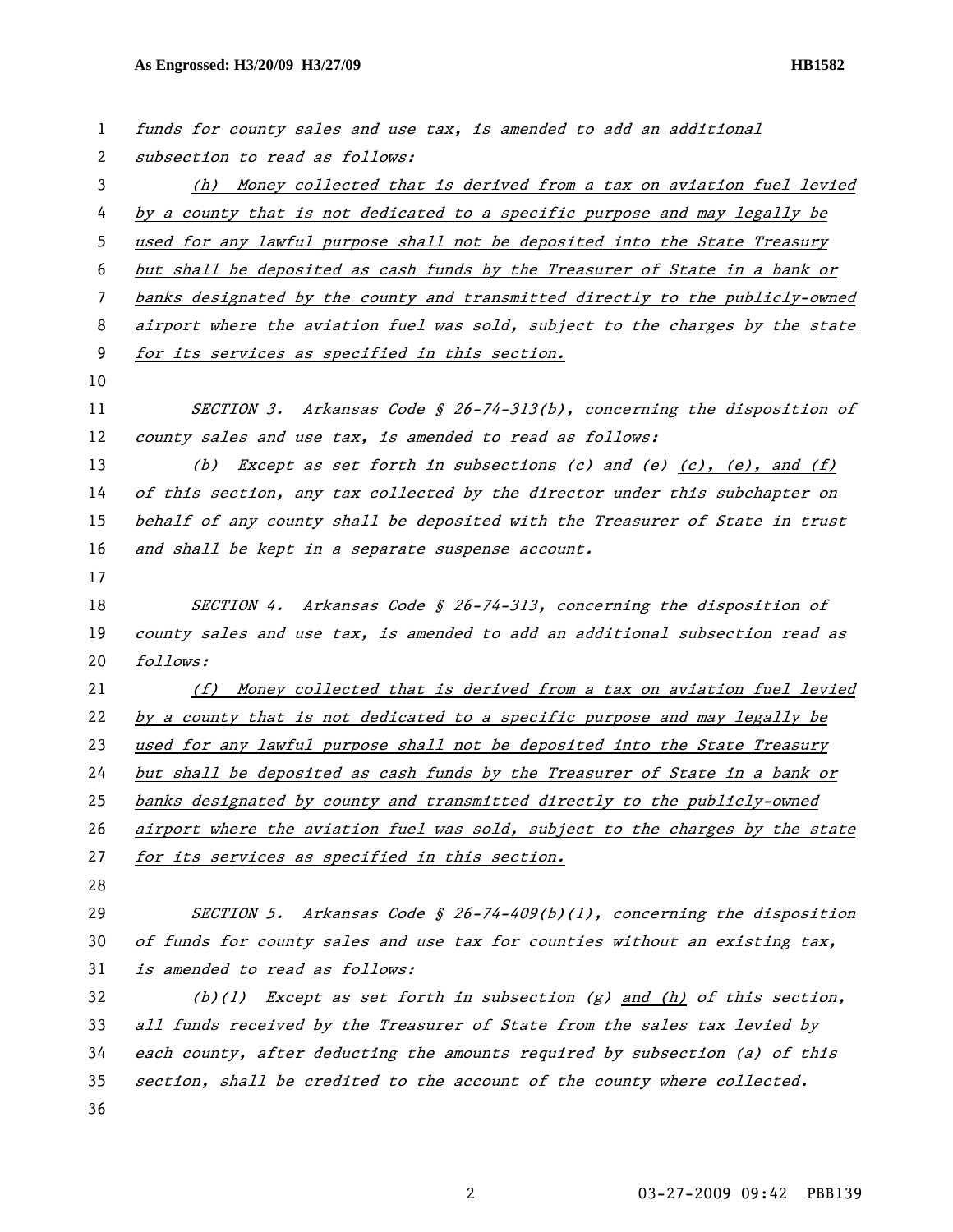| 1  | SECTION 6. Arkansas Code § 26-74-409, concerning the disposition of           |
|----|-------------------------------------------------------------------------------|
| 2  | funds for county sales and use tax for counties without an existing tax, is   |
| 3  | amended to add an additional subsection read as follows:                      |
| 4  | (h) Money collected that is derived from a tax on aviation fuel levied        |
| 5  | by a county that is not dedicated to a specific purpose and may legally be    |
| 6  | used for any lawful purpose shall not be deposited into the State Treasury    |
| 7  | but shall be deposited as cash funds by the Treasurer of State in a bank or   |
| 8  | banks designated by county and transmitted directly to the publicly-owned     |
| 9  | airport where the aviation fuel was sold, subject to the charges by the state |
| 10 | for its services as specified in this section.                                |
| 11 |                                                                               |
| 12 | SECTION 7. Arkansas Code § 26-75-217, concerning the disposition of           |
| 13 | municipal sales and use tax for capital improvements, is amended to add an    |
| 14 | additional subsection to read as follows:                                     |
| 15 | (f) Except for revenue collected under subsection (e) of this section,        |
| 16 | money collected that is derived from a tax on aviation fuel levied by a city  |
| 17 | that is not dedicated to a specific purpose and may legally be used for any   |
| 18 | lawful purpose shall not be deposited into the State Treasury but shall be    |
| 19 | deposited as cash funds by the Treasurer of State in a bank or banks          |
| 20 | designated by the city and transmitted directly to the publicly-owned airport |
| 21 | where the aviation fuel was sold, subject to the charges by the state for its |
| 22 | services as specified in this section.                                        |
| 23 |                                                                               |
| 24 | SECTION 8. Arkansas Code § 26-75-506, concerning the disposition of           |
| 25 | municipal sales and use tax, is amended to add an additional subsection to    |
| 26 | read as follows:                                                              |
| 27 | $(d)$ Except for revenue collected under subsection (c) of this section,      |
| 28 | money collected that is derived from a tax on aviation fuel levied by a city  |
| 29 | that is not dedicated to a specific purpose and may legally be used for any   |
| 30 | lawful purpose shall not be deposited into the State Treasury but shall be    |
| 31 | deposited as cash funds by the Treasurer of State in a bank or banks          |
| 32 | designated by the city and transmitted directly to the publicly-owned airport |
| 33 | where the aviation fuel was sold, subject to the charges by the state for its |
| 34 | services as specified in this section.                                        |
| 35 |                                                                               |
| 36 | Arkansas Code § 26-81-107(c)(1), concerning the record of<br>SECTION 9.       |